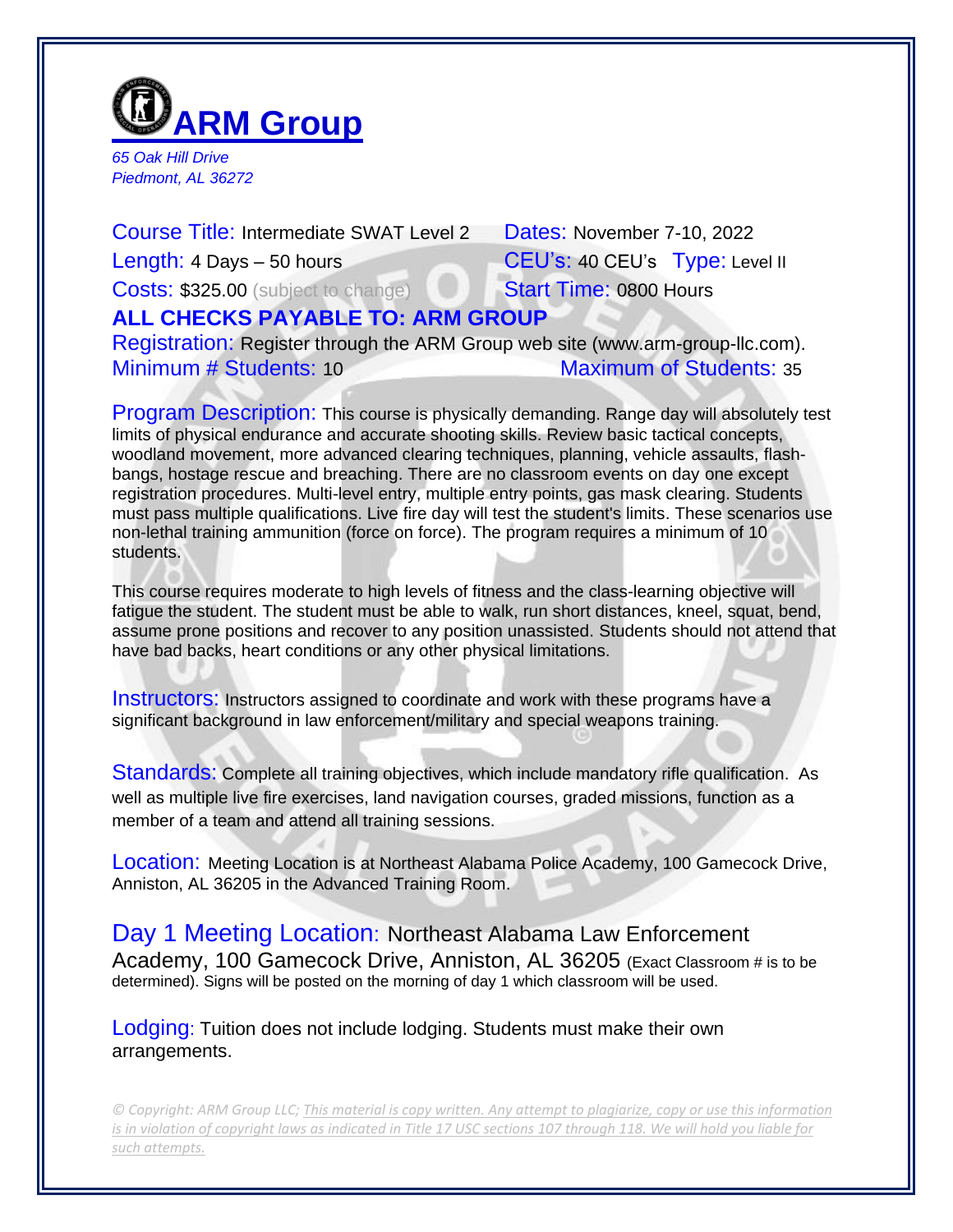Credentialing: This course is for certified, active and credentialed law enforcement officers only.

Range Location: Identified on the first day of class.

We train in all weather conditions except for lighting or other extremely hazardous conditions.

Lodging: AGAIN: Tuition does not include lodging. Students must make their own arrangements.

Firearms: The student should be able to load, unload, manipulate, handle and reload their firearm in a SAFE and CONTROLLED manner. The student should be familiar with their weapon systems and equipment and possess the basic knowledge to be able to disassemble their firearm for cleaning, maintenance, and problem solving. The student will learn the four weapon safety rules and abide by the rules at all times. We cannot afford an unsafe student in any class. Safety violations are dealt with swiftly.

## Each student needs to bring:

- $\circ$  Wrap around eye protection/ear protection (bring lots of foam hearing protection)
- o Body armor/tactical vest/gas mask
- o Flashlight (weapon mounted and/or handheld) with lots of spare batteries
- o Serviceable duty pistol and rifle with 3 magazines
- o Ammunition for duty pistol: 300 Rounds
- o Ammunition for duty rifle or subgun: 500 Rounds
- o Long sleeve t-shirt or light weight jacket
- o 150 Simunition© FX Marking Cartridges ® for pistol; Force on Force Round or other nonlethal training ammunition that fits Glock Simunition© FX Marking weapons
- o 40 Force on Force 5.56 rounds

NOTE: This course uses non-lethal training ammunition during force-on-force training. Students must bring items that cover all exposed skin during training. Bring something to cover your neck, arms, hands and pad the groin area.

Students that do not demonstrate proper weapon handling skills, tactics and/or safety may be removed from the training. Live fire exercises are inherently dangerous. Safety violations will be dealt with harshly. We cannot afford to have unsafe personnel in the class. Students who do not perform to program standards may receive a Certificate of Attendance instead of completion.

Payment: Checks, Money Orders and Purchase Orders must be made out to ARM Group LLC. Payment MUST presented on the first day of class unless other arrangements have been made. If the agency must have an invoice, we can prepare an invoice for your agency.

*© Copyright: ARM Group LLC; This material is copy written. Any attempt to plagiarize, copy or use this information is in violation of copyright laws as indicated in Title 17 USC sections 107 through 118. We will hold you liable for such attempts.*